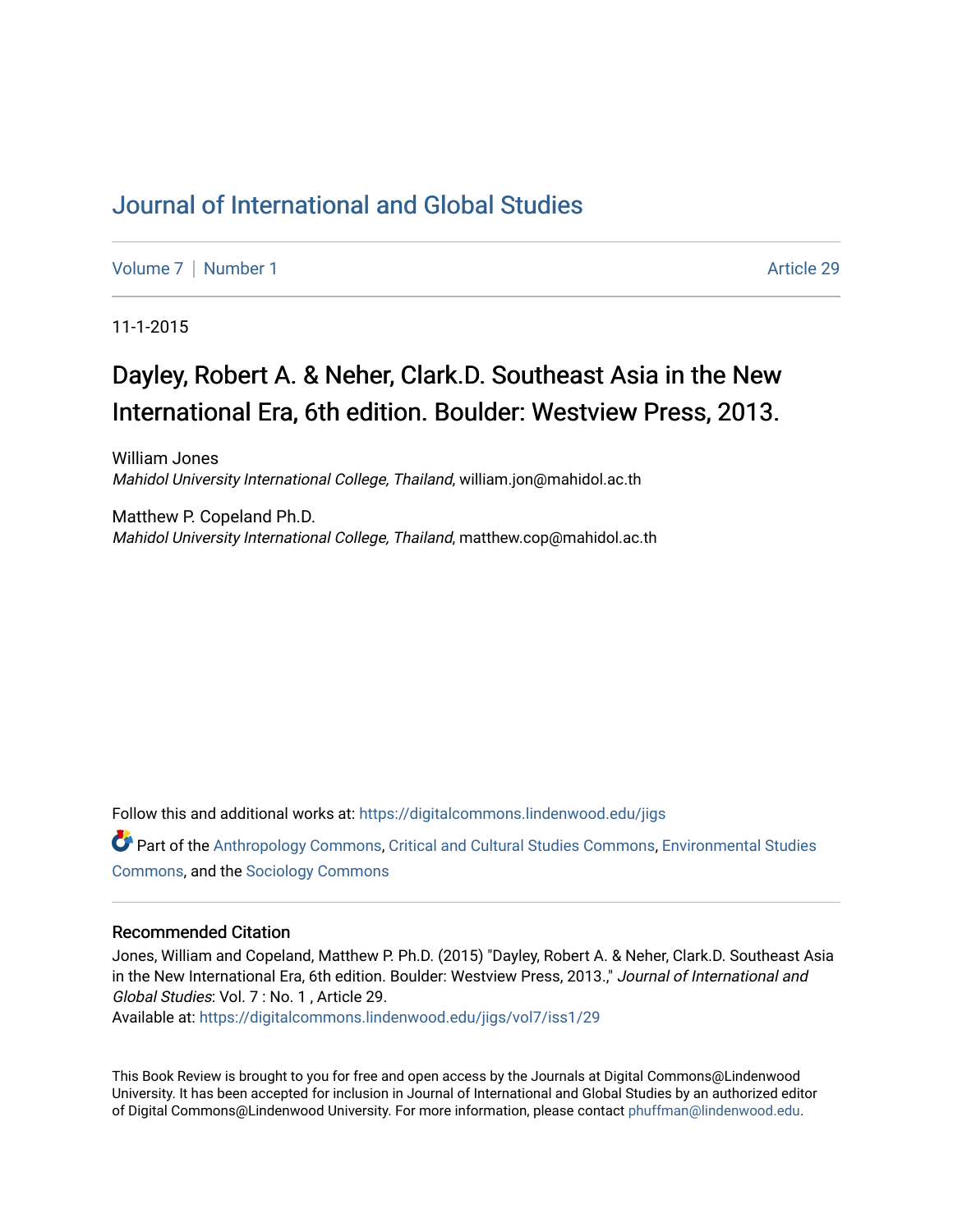## **Dayley, Robert A. & Neher, Clark.D.** *Southeast Asia in the New International Era***, 6th edition. Boulder: Westview Press, 2013.**

 This work is the latest edition of a text first published by Clark Neher some 24 years ago. Robert Dayley joined Neher as a co-author in 2009. As surveys of contemporary Southeast Asian politics are few in number and all too quickly out of date, this revision of a now-standard work produced by two well-established experts in the field is most welcome. An introductory text, the volume consists of twelve chapters – a brief historical overview of Southeast Asia, followed by profiles of eleven regional states. Country comparisons are drawn on the basis of state institutions and social groupings, state-society relations and democracy, economy and development, and foreign relations. The approach is a bit formulaic, but it allows the authors to cover considerable ground while developing their central theme – that sweeping changes have taken place in Southeast Asia since the end of the Cold War.

 Despite the breadth of content covered, the text has some obvious shortcomings. The pro forma histories used to introduce each country are fairly basic, and despite six rounds of revisions, the work contains more than a few dubious propositions and interpretive inaccuracies. One wonders, for example, how Thailand, a military-run polity with deepening economic problems, can still be characterized as "an exemplary case study of how third-world countries can advance economically while attempting politically to achieve stable democracy" or how Malaysia under Najib Razak can be described as "Southeast Asia's most admirable achiever." Further problems arise in part from the book's structure. The country-by-country approach employed by the authors leaves little space for addressing trans-national politics and intraregional affairs, remarkable given the growing role of ASEAN and evolving plans for an ASEAN Economic Community. Additionally, standardized chapter content has resulted in an inordinate amount of attention being paid to some issues (like democratization, one of Neher's pet career interests), while other topics – social movements, environmental politics, minority relations and civil-military struggles, to name but a few – remain largely uninvestigated.

 Uniform chapter length fosters the erroneous impression that Southeast Asia's eleven regional states stand in relative parity and can be meaningfully compared. This is manifestly not the case. The political geography of Southeast Asia is remarkably heterodox; tiny sultanates coexist with republican behemoths. Even similarly-sized states situated in close proximity have little in common; Brunei, a tiny oil-rich kingdom with a population of less than half a million people, is fundamentally different from Singapore, a trade-based secular city-state, and both bear little comparison with neighboring polities. Decades back, the mainland's socialist states gave up practicing, let alone pretending to share, state socialism. Southeast Asia's free-marketers, in turn, consist of both well-to-do state-capitalist oligarchies and far less affluent, military-run kleptocracies. While prevailing legal frameworks and institutional arrangements suggest a common European heritage, the political realities of regional states are perhaps better understood with reference to local political cultures and practices, a point made clear by Tony Day in his 2002 study *Fluid Iron: State Formation in Southeast Asia*.

 With regard to intra-chapter content/themes, the roles of national militaries and democratization come to the fore as areas in which a more robust inquiry would lead to greater insight. The great degree of political diversity that is mentioned in the text is one of the hallmarks of Southeast Asia. As such, in the chapters devoted to Thailand, Myanmar, and the Philippines, themes of democracy and democratization should be more than simply mentioned; indeed, the fitful development and trajectories of democracies in these countries deserve some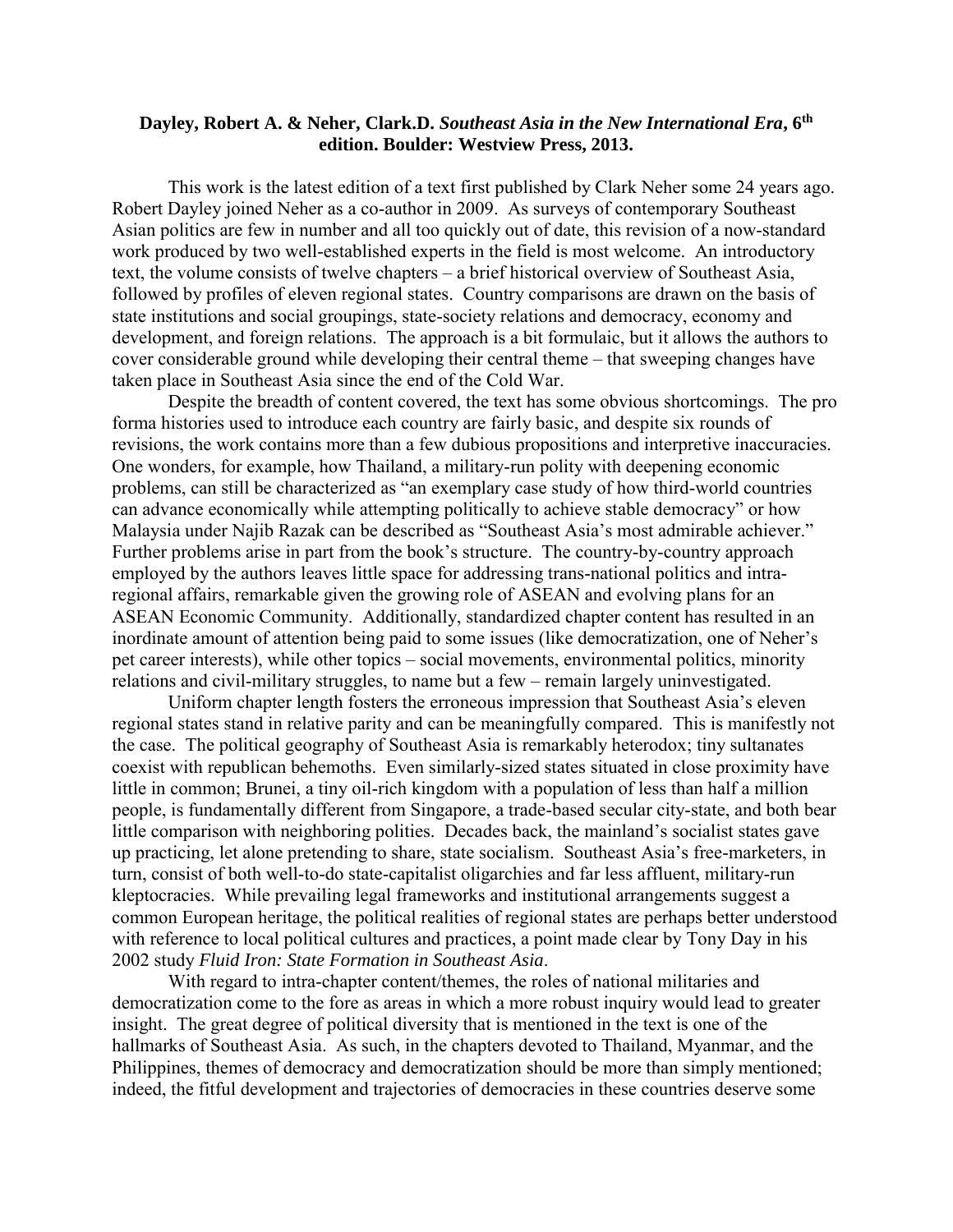greater introspection. Upon consideration, we were reminded that in Southeast Asia, the notion of Eurocentric, statist state conceptions tend to fall by the wayside upon sustained inquiry. Rather, law, culture, legitimacy, and use of force are integral parts of Southeast Asian nationbuilding and play a subaltern role in current circumstances of democratization within the region's more "liberal" countries. That said, a review of Steven Lukes' (1974) formulations of power from the 70's-80's stands as a prescient analytical tool. Lukes argues that power, authority, and legitimacy hinge on cultural cognitions; he asserts that leadership wields sufficient ideological power to influence and shape the perceptions of citizens such that individuals tend to perceive outcomes that might benefit those in power to be "natural" or "ordained" outcomes, even when – and perhaps particularly when – such outcomes are not in the best interest of the citizens themselves. This is quite relevant in that traditional hierarchies and patron-client relationships (both of which serve to solidify the power of those in leadership positions) are often cited as reasons why democracy in Southeast Asia is beset by revisionism and rollback. Underneath the somewhat generic terms "hierarchy," "patron-client relationship," and "democracy," however, lie intriguing relationships of power that do not hinge solely on might, force, or culture but on a nuanced character that is shifting, in an era of greater connectivity and wealth accumulation. This shifting character presents itself in the normative discourses of rulers of Southeast Asia's "liberal" countries, in narratives calling for continued military intervention, and in the ongoing social injustice perpetuated by references to "traditional models" of morality, history, and the like. It is these relationships of power and this shifting character that merit closer investigation than the text provides.

Asking why seemingly "democratic beacons" within Southeast Asia continue to endure dramatic setbacks and authoritarian or violence prone recidivism, Peter Dale Scott's (2009) conceptualization of "parapolitics" and shadow forces of criminality, illicit economies, and fragmented sovereignty existing side by side with the formal state of law, economy, and institutions demonstrates an intriguing view into the larger socio-political economy. Within this context, the "deep state" of criminality and the illicit economy that it supports – symbiotic and, at times, both secured by and a part and parcel part of the formal state and its authorities – provides key insights to the underbelly of democratic politics in many of the region's states. In some states such as Myanmar, the deep state is overt and quite easy to see in the regime's support or acquiescence to drug syndicates, which wield significant military capacity to carve out large autonomous regions within the state and engage in illicit activities ranging from illegal drug manufacturing and international distribution to illegal logging and gem trading. In the Socialist states, the deep state is the state itself, as represented by the party and its hegemonic role in the economy as well as in social and political affairs.

In Southeast Asia's democratic trailblazers, Thailand and the Philippines, more nuanced yet nonetheless profound deep state tendencies come to the fore. In the case of Thailand, the authors provide an account of the traditional framework of Thailand's identity as a "bureaucratic state" and consider some of the changes wrought since the 1973 uprising and Thaksin's challenge to traditional authority.<sup>1</sup> However, Thailand's 10 years of intractable political conflict

l

<sup>&</sup>lt;sup>1</sup> Modern Thai history can be generically classified into three major periods and their corresponding political economy typologies. 1. Fred Riggs in his seminal study *Thailand: The Modernization of a Bureaucratic Polity* argued for the supremacy of the civil bureaucracy as opposed to extra-constitutional forces. 2. The 1973 student uprising which displaced military junta of Thanom Kittikachon and Praphas Charusathien led to an interim three year period of democratic civilian led politics. 3. The democratic rise of Thaksin Shinawatra in 2001 began a period which continues to present which scholars consider to be reflective of a challenge to Thailand's traditional power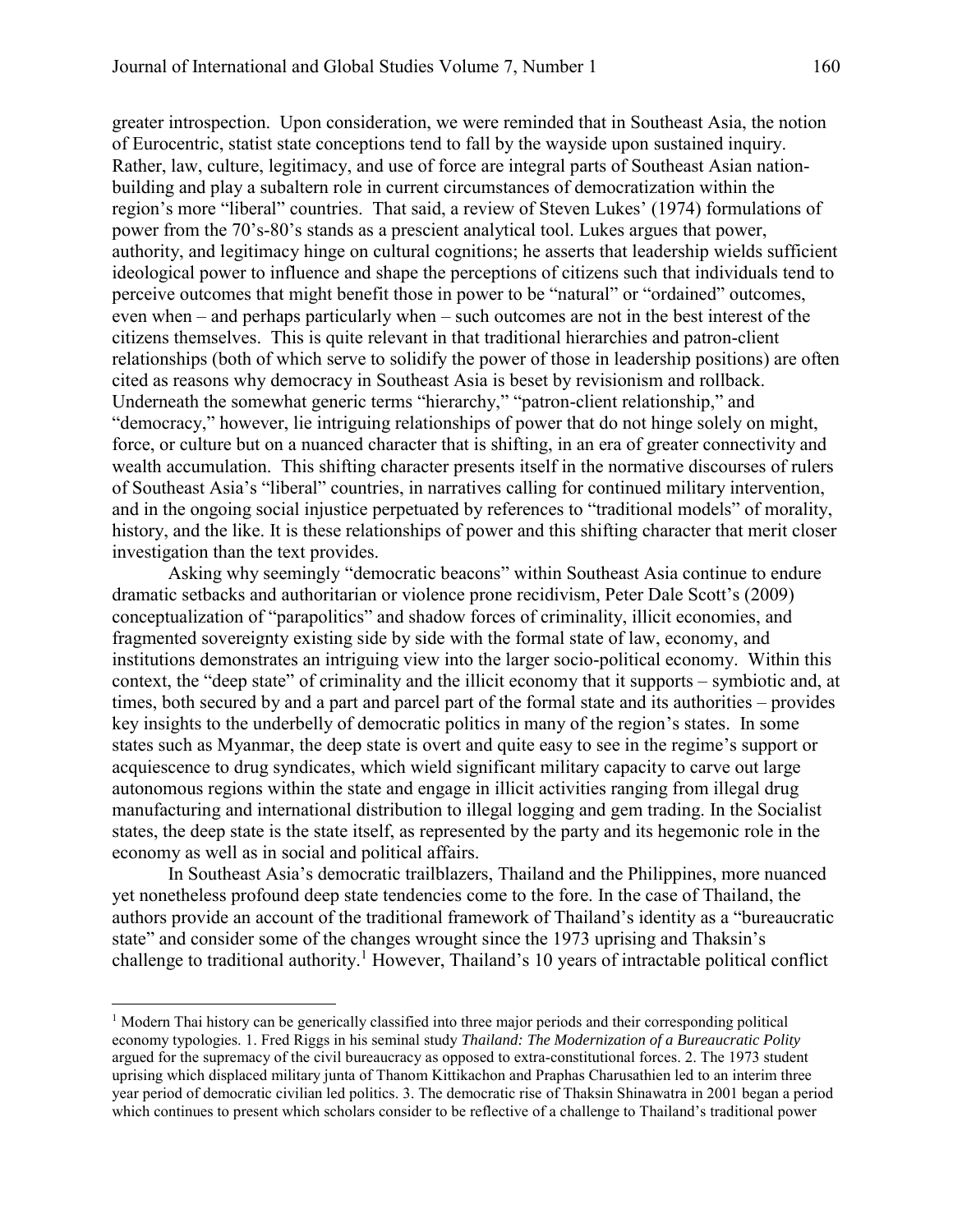would be better served by considering the profound roles of Thailand's military and monarchy and the shadow economy of socio-political chaos and order. While in their attempt to determine the causes of political strife in contemporary Thailand, the authors rightfully locate the source of conflict within Thailand's weak rule of law, constitutionalism (and failure thereof), and Thai culture (p. 59), the authors do so without considering contested power factions within Thailand's polity – factions that exercise extra-constitutional powers on a daily basis and are clearly sustained by the funding generated by political protests and by 'paramilitary' interventions, such as those occurring in  $2010$  and  $2014$ .<sup>2</sup> As such, a real examination of democracy in Thailand is lacking. Further, the funding of political factions by the police and military – themselves operators and facilitators of international crimes ranging from drug and oil smuggling, logging, extortion, to human trafficking – plays a significant role in the inability of the civilian government to heal or tame unruly elements of its state or to exert sufficient political authority (including veto power) over institutions such as the military and monarchy – as represented by the Privy Council.<sup>3</sup> This power of the monarchy over the state is evidenced by the recent arrest and conviction of Metropolitan Central Investigation Bureau Police Chief Pongpat Chayaphan, arrested on charges of "defamation" of the monarchy (for which any Thai citizen can be imprisoned for 15 years), though it is likely that the actual cause for his arrest was his implication of the royals in his illicit dealings in gambling and oil trading. Likewise, the military's power (and abuse of power) is evidenced by the highly publicized involvement of high ranking Army brass, local politicians, administrators, and police in the unfolding Rohingya<sup>4</sup> and human trafficking scandals.<sup>5</sup>

Regarding the Philippines, the authors point correctly toward the thesis of an "anarchy of families<sup>"6</sup> and the politics of "fiefdoms" (p. 189), yet the question of how an eclectic democracy with expensive elections continues to function in such a desperately poor country is not investigated. While patron-client relationships are the focus of their inquiry, a more in-depth view is provided by McCoy (2009) regarding Philippine elections and the state's connections with illegal gambling or "*jueteng*" and drug smuggling rings; McCoy finds that the profits generated from such operations are equivalent to half of the government's annual budget

l bases of the military, bureaucracy and monarchy. This is meant to connote a clear division of periods and typologies but rather different strains of political/economic hegemony that coexist, intertwine and current conflict. <sup>2</sup> Since civil unrest began against P.M. Thaksin in 2005, Thailand has been periodically convulsed by periods of extreme political violence. Generically, the political groupings are termed 'yellow shirts' whom support the military and monarchy and 'red shirts' whom support Thaksin and electoral politics. In 2010 'red shirts' occupied various districts in downtown Bangkok protesting for early elections and an end to the rule of P.M. Aphisit Vejjajiva which ended in military violence and the deaths of over 90 protestors. Conversely, in 2014/15 protests by 'yellow shirts' led by former Democrat politician Suthep Tuegsuban launched protests in Bangkok demanding the ousting of democratically elected P.M. Yingluck Shinawatra which led to the 2015 coup and current military government. <sup>3</sup> Since the ascendency of Thaksin in 2001 a highly critical voice of his rule has been Privy Council Chair General Prem Thinsulanont [retired]. It has been alleged that the Privy Chair has been instrumental in opposing various Thaksin proxy governments and political parties as well as blocking attempts to manipulate military appointments by civilian politicians.

4 Rohingya refer to a Muslim ethnic minority in the Northwestern Myanmar state of Rakhine. These people have been denied citizenship in Myanmar and are considered to be persecuted. The degree of the persecution has led tens of thousands to flee Myanmar for Malaysia and Indonesia and become subject to human trafficking and numerous human rights abuses.

<sup>5</sup> In June 2015 Thai Army Lieutenant General Manus Kongpan was arrested on charges of human trafficking. This investigation was in response to mass graves being 'discovered' along the Southern Thai border with Malaysia. <sup>6</sup> This thesis asserts that several dozen large, landed Filipino families have been instrumental in forming the Philippine nation state and its civic institutions.